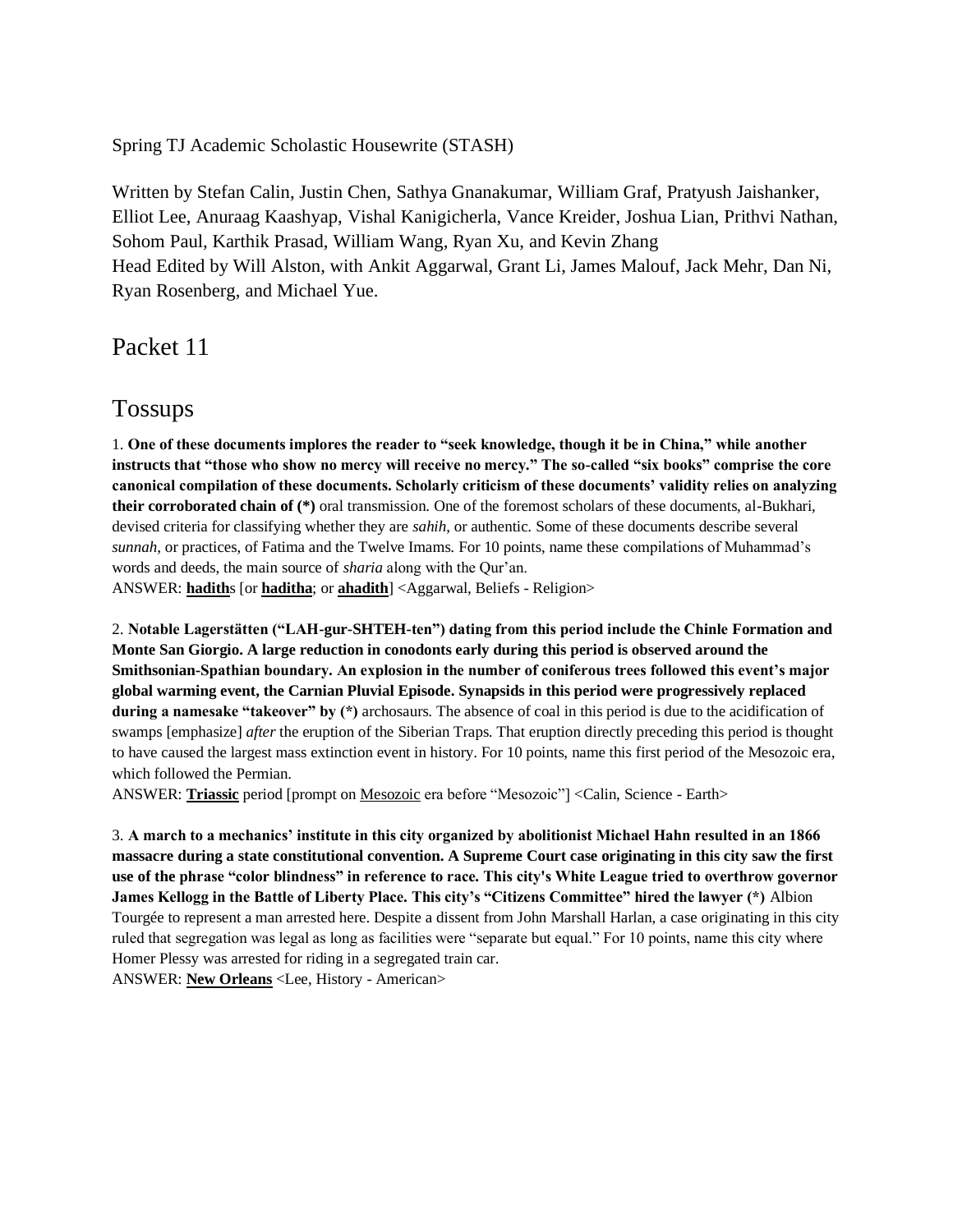4. **An experimental literary movement founded in this country was known as "creacionismo". An author from this country wrote a poem whose speaker declares "Each action of creation shall leave you humble" and "there is no Godless art"; that poem begins with the command "You shall love beauty" . This country was home to a poet who described preparing a pot of chowder and undressing "scale by scale" an (\*)** artichoke in his collection *Elemental Odes*. That poet from this country cries "in you, everything sank" and proclaims "tonight I can write the saddest lines" at the end of his collection *Twenty Love Poems and a Song of Despair*. For 10 points, name this country home to the poets Gabriela Mistral and Pablo Neruda. ANSWER: **Chile** <Chen, Literature - World>

5. **Alexander Scriabin's mystic chord can be interpreted as a stack of varieties of this interval alone. Descending examples of these intervals form the bassline of Pachelbel's canon. This interval is denoted by the lowest number in the figured bass notation for a second-inversion triad. This interval gives the standard tuning between adjacent strings of a double (\*)** bass. Following the circle of fifths backwards creates the circle of these intervals, whose augmented variety forms a tritone. This interval's diminished variety is enharmonically equivalent to a major third, and its perfect variety is exemplified by the ascending notes C and F. For 10 points, name this interval, the basis of quartal harmony.

ANSWER: **fourth** [accept perfect **fourth**; accept augmented or diminished **fourth** before "second-inversion"; begrudgingly accept just **four** after "second-inversion"] <Kreider, Fine Arts - Auditory>

6. **The Kruithof curve depicts the region of luminance where this phenomenon is "pleasing," and corresponds with the Purkinje ("pur-KIN-jee") effect. Ewald Hering's theory about this phenomenon involves three opponent channels that combine to form pairs. Gunnar Svaetichin ("svay-TEA-chin") developed his namesake potentials to support a theory of this phenomenon that classifies cells as short, middle, and longpreferring, (\*)** Young-Helmholtz theory. This phenomenon is impaired in tritanope individuals. A mismatch in this phenomenon causes a delay in reaction time in the Stroop effect. This phenomenon is commonly tested with Ishihara plates which contain many dots that form numbers such as 74. For 10 points, name this sense controlled by cones in the retina, the ability to distinguish hues.

ANSWER: **color vision** [accept reasonable equivalents; accept **trichromatism**; prompt on vision or sight or just color] <Calin, Science - Biology>

7. **A member of this group hangs his wife upon discovering her past after she faints while horse riding. After losing her letter of pardon, a woman imprisoned by this group stabs herself and claims to have been raped for her Puritan faith. While disguised as a Count, a member of this group receives a sapphire ring during a nighttime tryst with a woman, whose shirt is later ripped to reveal a (\*)** fleur-de-lis branded on her shoulder. That character recovers a set of diamond studs for Queen Anne that were stolen from her lover by an agent of Cardinal Richelieu, Milady de Winter. For 10 points, name this group that d'Artagnan joins in an Alexander Dumas novel.

ANSWER: The Three **Musketeers** [or Les Trois **Mousquetaires**] <Li, Literature - European>

8. **This psychologist's views on intelligence are thought to have influenced Cattell and Horn's theory of fluid intelligence. Lev Vygotsky's "zone of proximal development" contradicted the central hierarchy of one of this psychologist's theories. This psychologist described the processes of assimilation and accommodation as part of his theory of (\*)** schemas. With Barbel Inhelder, this psychologist studied egocentrism using the Three Mountains Task. This developer of "genetic epistemology" used two beakers of water to demonstrate the concept of conservation and theorized that children gained "object permanence" during the sensorimotor stage. For 10 points, name this Swiss psychologist who proposed a four stage model of cognitive development. ANSWER: Jean **Piaget** <Zhang, Thought - Social Science>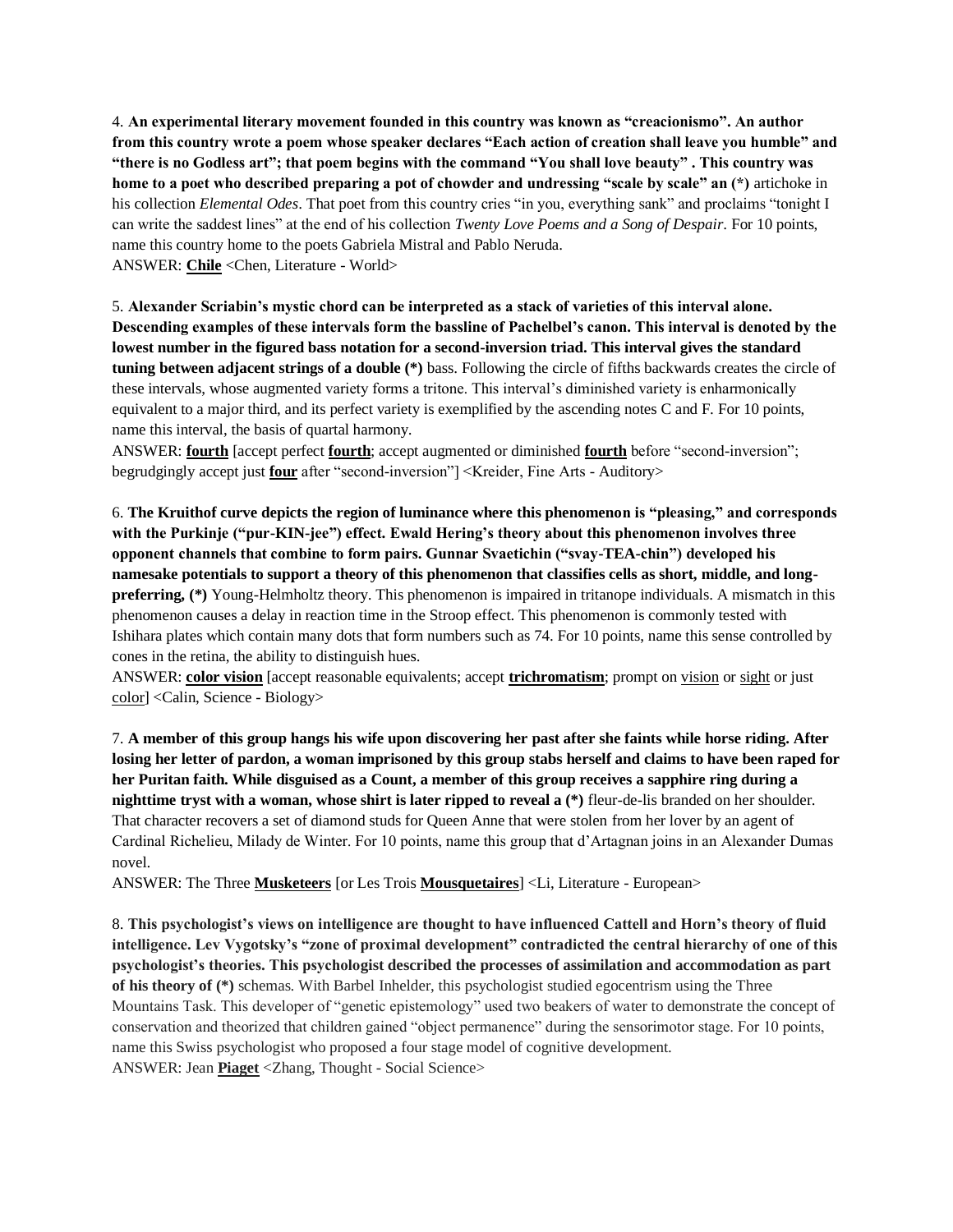9. **Early versions of these objects dating back to 2000 BC were uncovered at Krivoye Ozero in the burial sites of the Bronze age Eurasian steppe Sintashta-Petrovka culture. One of these objects is the most prestigious grave good found at the Wetwang Slack of the Arras culture in Britain, where Celts unusually still used these objects in warfare at the time of Caesar's invasion. The Persians attached blades to a part of these objects to create their deadly (\*)** "scythed" variety, which was defeated by "mouse-trap" tactics at the Battle of Gaugamela. Archers who took advantage of the mobility provided by these objects were the deadliest arm of Muwatalli and Ramses II's forces at the Battle of Kadesh. For 10 points, name these transportation devices pulled by horses. ANSWER: **chariot**s [accept **chariot** burial; accept south-pointing **chariot**; accept scythed **chariot**] <Wang, History - Ancient>

10. *Note to players: either the genus name, subfamily name, specific species, or a common descriptor is acceptable*. **Research by World Animal Protection found that China and Laos host large breeding farms of this genus for making traditional medicine like bone wine. One tribe whose males once hunted members of this genus solo as a rite of passage now hunt in groups called olamayio for conservation purposes. A nonprofit named for "rescuing" members of this genus lobbies against (\*)** circuses because this genus only reliably performs tricks when subject to abuse. On December 3, 2020, the House of Representatives passed a "Public Safety Act" banning individual ownership of this genus, spurred by publicity surrounding nine violations of the Endangered Species Act by a prisoner seeking a pardon from Donald Trump. For 10 points, name this genus whose largest member names a Netflix docuseries about Joe Exotic.

ANSWER: *Panthera* [accept **big cat**s; accept **tiger**s or **lion**s or **jaguar**s or **leopard**s or **panther**s or **cougar**s or **puma**s or **mountain lion**s or snow **leopard**s or *Panthera tigris* or *Panthera leo* or *Panthera onca* or *Panthera pardus* or *Pantherinae*; accepting *Tiger King*; prompt on cats or felines or Felidae or felids] <Aggarwal, Modern World - CE>

11. **In an early shot from this film, the camera follows a woman as she enters her house, sees her husband and son's dead bodies, and faints. The protagonist of this film remarks that he has "never seen so many men wasted so badly" as two armies fight over a bridge. In this film, a tracking shot of a man running through Sad Hill Cemetery cuts to a blurry 360-degree rotating shot before zooming in on Arch Stanton's grave at the climax of the track "The (\*)** Ecstasy of Gold." At the end of this film, Tuco, Angel Eyes, and Blondie engage in a tense standoff over \$200,000 in buried gold. For 10 points, name this final spaghetti Western in Sergio Leone's Dollars trilogy, featuring Clint Eastwood as one of the three title characters. ANSWER: *The Good, the Bad and the Ugly* <Prasad, Fine Arts - Other>

12. **A member of this family has a dream in which his lover transforms into the worm-covered body of his dead mother. After drifting ashore, a man from this family is accused of murder and locked up by Mr. Kirwin. The discovery of a locket with Caroline Beaufort's portrait leads to the wrongful execution of this family's housemaid (\*)** Justine. Following the murder of his brother William, a member of this family travels by dogsled to pursue the killer of his fiancée Elizabeth Lavenza and his friend Henry Clerval; that character is later rescued by the explorer Robert Walton on his way to the North Pole. For 10 points, what family includes the scientist Victor, who animates a "demoniacal corpse" in a Mary Shelley novel? ANSWER: **Frankenstein** family <Chen, Literature - British>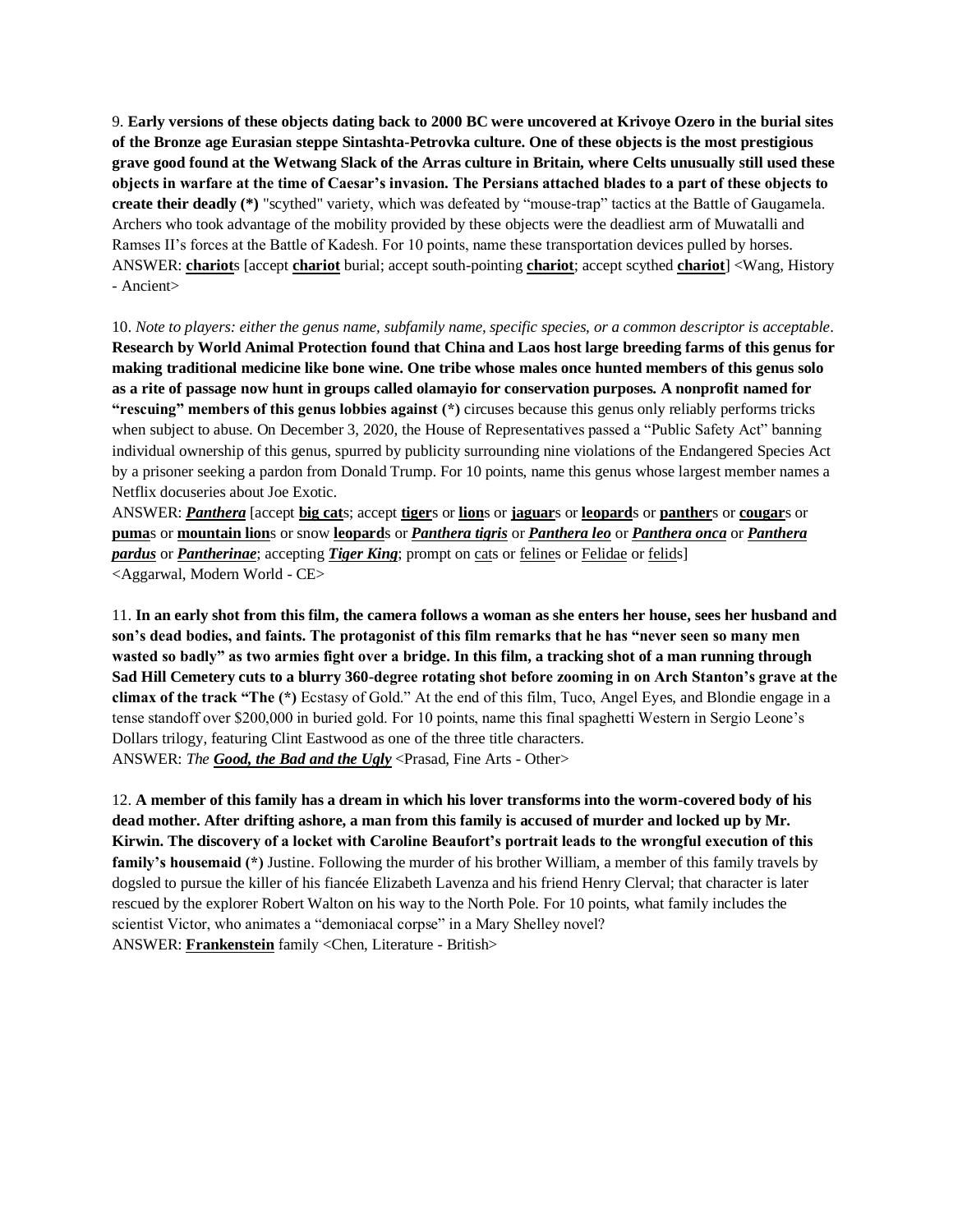13. **This fate (emphasize)** *almost* **befell Taras, the founder of Tarentum, as well as Palinurus when he was implicitly sacrificed by the gods to ensure Aeneas' safe passage to Italy. After she heard of Ceyx's fate from Morpheus, Alcyone killed herself in this manner, then was turned into a kingfisher out of pity. Zeus turned Ino into the goddess Leucothea after she died in this manner. The Argonaut (\*)** Hylas died in this manner after being kidnapped by Mysian nymphs. In many variants of her story, Phrixus's sister Helle dies in this manner in the place that was named after her, the Hellespont, after she falls off the ram she rides to safety. For 10 points, give this manner in which Aegeus, the father of Theseus, died after hurling himself off of a cliff into the ocean. ANSWER: **drown**ing [prompt on answers referring to being sunk in an <u>ocean</u> or sea, prompt on jumping or falling with "Into what?"] <Kaashyap, Belief - Mythology>

14. **Fixler et al. described a measurement of this quantity based on the interferometry of laser-cooled cesium atoms. One standard unit of force in Planck units equals the speed of light to the fourth power, divided by this quantity. Large extra dimensions is a proposed model to explain why this quantity is so small, the subject of the hierarchy problem. This quantity has units of [read slowly] "meters cubed, times inverse (\*)** kilograms, times inverse seconds squared." It was measured accurately using two large lead spheres and a torsion balance in an experiment conducted by Henry Cavendish. 6.67 times ten-to-the-negative-eleventh is the magnitude of, for 10 points, what constant that multiplies the product of two masses in an equation developed by Isaac Newton? ANSWER: universal **gravitational constant** [accept **big G**; accept **Newton's constant** of gravitation; prompt on gravity or strength of gravity or gravitational force or g; do NOT prompt or accept "gravitational acceleration"] <Paul, Science - Physics>

15. **A proxy war in this conflict broke out after two dukes of the House of Gonzaga died without heirs. A [emphasize]** *continuation* **of this war included a clash near Dunkirk called the Battle of the Dunes and was ended by the Peace of the Pyrenees. The War of Mantuan Succession was a side theater of this war, during which the future Grande Conde won the Battle of Rocroi ("roh-KWAH") against several Spanish (\*)** *tercios*. A king called the "Lion of the North" won his first major battle during this conflict at Breitenfeld. The first stage of this war ended after the defeat of the "Winter King" Frederick V, at the Battle of White Mountain. Gustavus Adolphus led Sweden during, for 10 points, what war that was ended by the Peace of Westphalia? ANSWER: **Thirty Year**s' War [prompt on Franco-Spanish War] <Kaashyap, History - European>

16. **A hoax that American companies were bidding on contracts to destroy this object was cooked up by four Denver reporters in 1899. A story titled for this object contains a parable which describes the reader as a "pathetic subject" and "tiny shadow" hiding from the sun, who eternally awaits a message. A poem about building a new version of this object was reworked into the national anthem "March of the (\*)** Volunteers." Gene Cernan claimed to have seen this object with his naked eye while aboard Apollo 17. Thousands of tons of stone from this object were appropriated for construction during the Cultural Revolution. For 10 points, name this fortification which usually can't actually be seen from space, and which is thousands of miles long. ANSWER: The **Great Wall** of China [or **Chang Cheng** or **Chinesischen Mauer**; prompt on Wall] (The story is Franz Kafka's "The Great Wall of China.") <Alston, Modern World - Misc. Academic>

17. **This character teasingly asks her brother-in-law if he is an Aries but becomes flustered when he asks her if she knows a man named "Shaw". The sound of a locomotive causes this character to cover her ears while recounting a trip to Moon Lake Casino where she cried "you disgust me" after discovering her husband's homosexuality, which prompted him to shoot himself. This ex-wife of (\*)** Allan Grey appears after losing her home Belle Reve and becomes enamored with Mitch. This woman has a breakdown after Stanley rapes her and declares "I have always depended on the kindness of strangers." For 10 points, name this sister of Stella Kowalski in *A Streetcar Named Desire*.

ANSWER: **Blanche DuBois** [accept either] <Xu, Literature - American>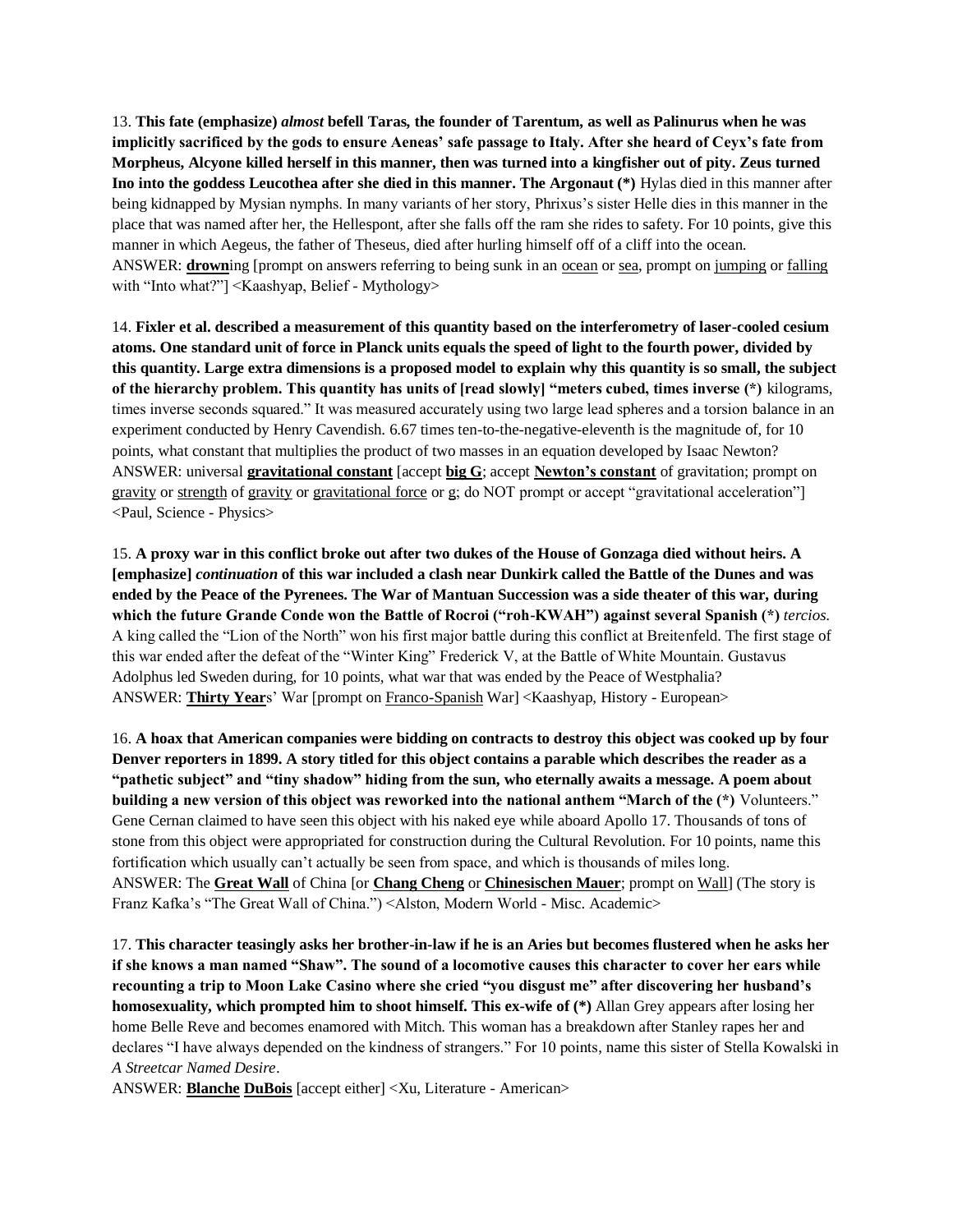18. **A letter is nailed to the wall in a painting by this artist dedicated to Sigmund Firestone. Fulang-Chang appears in several works by this artist, who is seated next to a skeleton-like Judas figure in a long-lost rendition of** *The Last Supper* **titled** *The Wounded Table***. Isamu Noguchi was commissioned to retouch a painting by this artist that depicts a woman hurtling through the clouds after throwing herself out of an (\*)**  apartment. A woman is ripped open to reveal a metal column in place of her spine in a painting done after this artist was injured in a bus crash. This artist of *The Suicide of Dorothy Hale* appears in a thorn necklace with a hummingbird in one of her numerous self-portraits. For 10 points, name this wife of Diego Rivera. ANSWER: Frida **Kahlo** <Kanigicherla, Fine Arts - Visual>

19. **The relative strength of these species are described by the parameters** *E***-sub-***B* **and** *C***-sub-***B* **in the Drago– Wayland equation. Kornblum's rule says that carbocations attack these species in SN1 reactions. A triarylphosphine acts as one of these species in the canonical example of a frustrated pair, which forms when these species cannot form an adduct by using their HOMO to attack a (\*)** related species' LUMO. "Hard" examples of these compounds include amines like ammonia. Nucleophiles are examples of these species because they form covalent bonds by donating lone pairs. For 10 points, name these species that are electron donors according to a definition by Gilbert Lewis and in aqueous solution likely have a pH above 7. ANSWER: **Lewis base**s [accept **nucleophile**s before mention; accept **hard base**s or **soft base**s; prompt on bases] <Calin, Science - Chemistry>

20. **This leader's economic policies were described in the book** *The Shock Doctrine* **as the earliest example of "disaster capitalism". A stadium used by this leader for mass executions is now named for the folk singer Victor Jara. This leader ordered the assassination of the exiled diplomat Orlando Letelier. The Rettig Report described human rights abuses committed by this leader's secret police, the (\*)** DINA. This leader privatized his country's pension system and enacted free market reforms at the advice of American-educated economists nicknamed the "Chicago Boys". For 10 points, name this general who became dictator in 1973 following the CIAbacked overthrow of the socialist president Salvador Allende.

ANSWER: Augusto **Pinochet** [or Augusto José Ramón **Pinochet** Ugarte] <Lee, History - World>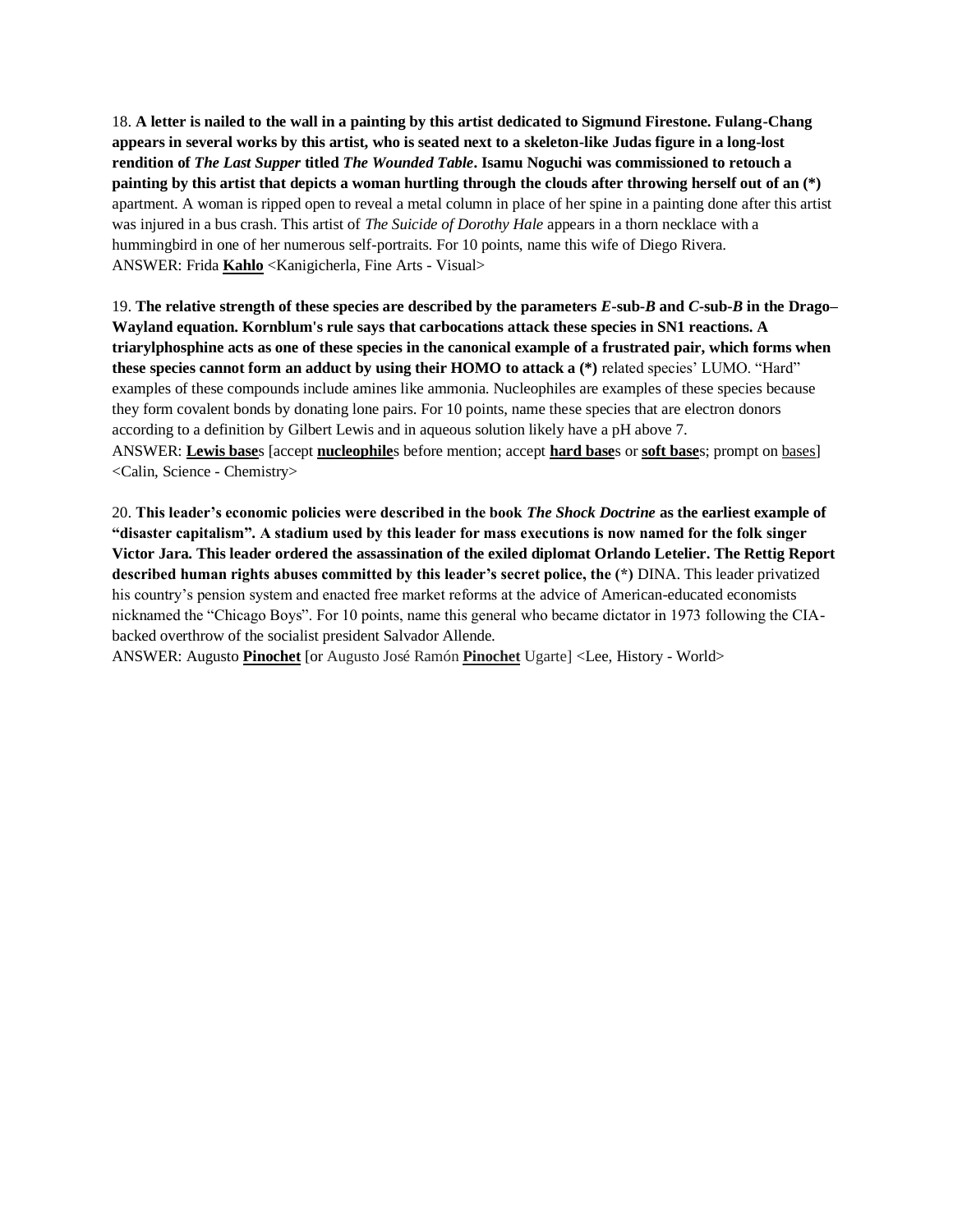# Bonuses

1. When this leader was accused of having used unparliamentary language in the House of Commons, he claimed that he had said "fuddle duddle". For 10 points each:

[10] Name this Canadian politician who had served as Lester Pearson's Minister of Justice and Attorney General before succeeding him as Prime Minister.

ANSWER: **P**ierre **Trudeau** [or Joseph Philippe **P**ierre Yves Elliott **Trudeau**; prompt on Trudeau]

[10] Trudeau invoked the only peacetime use of the War Measures Act during this event, where members of the FLQ kidnapped and murdered Deputy Premier Pierre LaPorte.

ANSWER: **October Crisis** [accept **La crise d'octobre**]

[10] When asked by CBC reporter Tim Ralfe how far he would go to end the October Crisis, Trudeau answered with this three-word phrase.

ANSWER: "well, **just watch me**." <Lee, History - World>

2. Towards the end of one novel, the owner of these things reveals that he does not know what they mean because the prophet who created them died without explaining. For 10 points each:

[10] Name these "hieroglyphic marks" which are first seen by the narrator at Spouter-Inn after sharing a bed with their owner. A description is acceptable.

ANSWER: **Queequeg's tattoos** [prompt on "tattoos" by saying "whose tattoos?"]

[10] Give the name of that narrator. This narrator instructs the reader to "call me [this name]" in the opening of the novel in which he appears.

## ANSWER: **Ishmael**

[10] Ishmael and Queequeg are members of a crew aboard this ship led by Captain Ahab in Herman Melville's *Moby-Dick*.

ANSWER: *Pequod* <Xu, Literature - American>

3. In January 2020, the Trump administration announced a partial ban on this company's flavored products. For 10 points each:

[10] This company sold "starter packs" to Native Americans to get them hooked onto its menthol and pineappleflavored e-cigarettes, or vapes.

## ANSWER: **Juul**

[10] In November 2019, the CDC discovered that this chemical was causing many of the reported acute lung illnesses in some vape users. This synthetic form of a common vitamin is often used as a flavor additive.

ANSWER: **Vitamin E Acetate** [or **alpha-Tocopheryl acetate**; prompt on acetate or Vitamin E]

[10] Many of the illnesses have been traced back to black-market vapes containing this main chemical ingredient, which cannot be regulated since it is illegal in much of the U.S. It's the active chemical ingredient in a product divided into indica, sativa, and hybrid strains.

ANSWER: **THC** [or **tetrahydrocannabinol**; prompt on cannabis; do not accept or prompt on "CBD" or "marijuana"] <Jaishanker, Modern World - CE>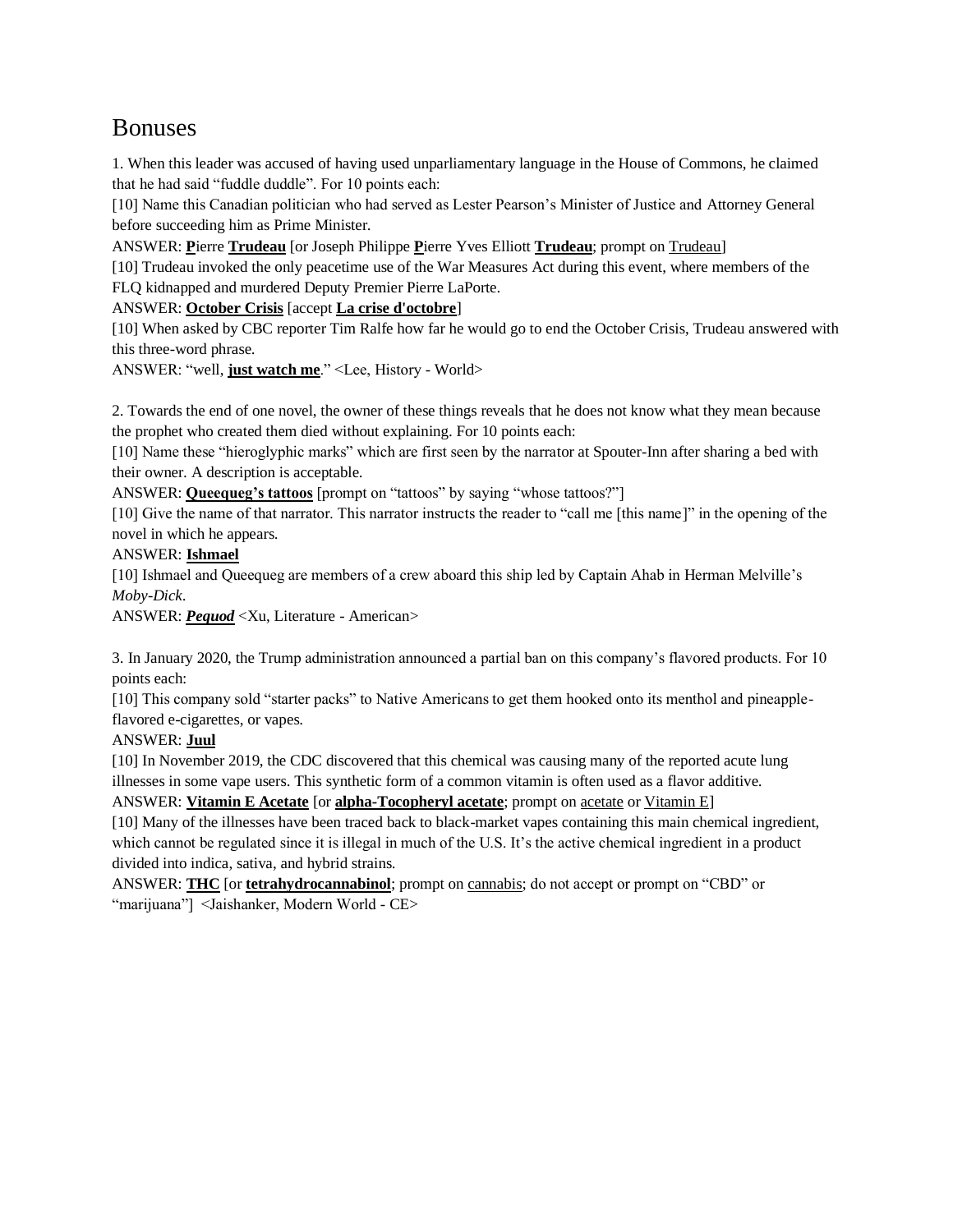4. Davenport diagrams describe blood bicarbonate concentrations and pH in a system of this type. For 10 points each:

[10] Name this type of system that maintains the pH of blood between 7.32 and 7.42 through the use of enzymes like carbonic anhydrase.

ANSWER: bicarbonate **buffer** system [or blood **buffer** system]

[10] Davenport diagrams can show respiratory acidosis in which a high value for this quantity lowers pH causing hypercapnia. This quantity is multiplied by 24 in the numerator of the Kassirer–Bleich equation.

ANSWER: **pCO<sup>2</sup>** [or the **partial pressure** of **carbon dioxide**; accept equivalents such as the **concentration** of **carbon dioxide** or **dissolved CO2**; prompt on CO2]

[10] The Kassirer–Bleich approximation is used to modify this equation to model the blood buffer system. This equation can be used to calculate pH by setting it equal to pKa plus the log of *A*– over *HA*.

ANSWER: **Henderson–Hasselbalch** equation <Calin, Science - Chemistry>

5. An attempted translation of this sentence is "nondescript immature ideas have violent nightmares." For 10 points each:

[10] Give the entirety of this five-word sentence which was created to provide an example of a grammatically correct sentence which has no meaning.

ANSWER: "**colorless green ideas sleep furiously**."

[10] "Colorless green ideas sleep furiously" was created in *Syntactic Structures*, a 1957 work by this MIT linguist. ANSWER: Noam **Chomsky**

[10] Chomsky created this theory of syntax which claims that all phrases share the same core structure with a specifier, a head, and a complement. In the Minimalist Program, this theory has been replaced by the bare phrase structure approach.

ANSWER: **X-bar** theory <Xu, Thought - Social Science>

6. This term is derived from the uniforms of soldiers in the Second Boer War. For 10 points each:

[10] Name this term used to describe elections that are influenced by wartime sentiment. It was coined to describe Lord Salisbury's defeat of the Liberal Party in the election of 1900.

ANSWER: **khaki** election

[10] Another notable khaki election occurred in 1945, when this Labour Party politician won a landslide victory against Winston Churchill. Nye Bevan served as this Prime Minister's Minister of Health.

ANSWER: Clement Richard **Attlee**

[10] This other British Prime Minister won a khaki election after her victory in the Falklands War. She was both praised as the "Iron Lady" and derided as the "Milk Snatcher".

ANSWER: Margaret Hilda **Thatcher** <Kaashyap, History - Misc.>

7. For 10 points each, name these sites of ancient oracles:

[10] The Pythia, an oracle sacred to Apollo, dispensed prophecies to mortals at this site in Greece, which is where Apollo was said to have slain the Python.

## ANSWR: **Delphi**

[10] A seer from the environs of this Italian city offered Tarquinius Superbus nine books of prophecy, before burning six of them and selling him the other three. In the *Aeneid*, the seer at this site guides Aeneas into the underworld.

## ANSWER: **Cumae** [accept **Sibyl of Cumae** or **Cumaean Sibyl**]

[10] The primary oracle of the Egyptian god Ammon was located at this site in the Libyan deserts, which Alexander the Great visited to confirm his divine lineage.

ANSWER: **Siwa** Oasis <Kaashyap, Belief - Mythology>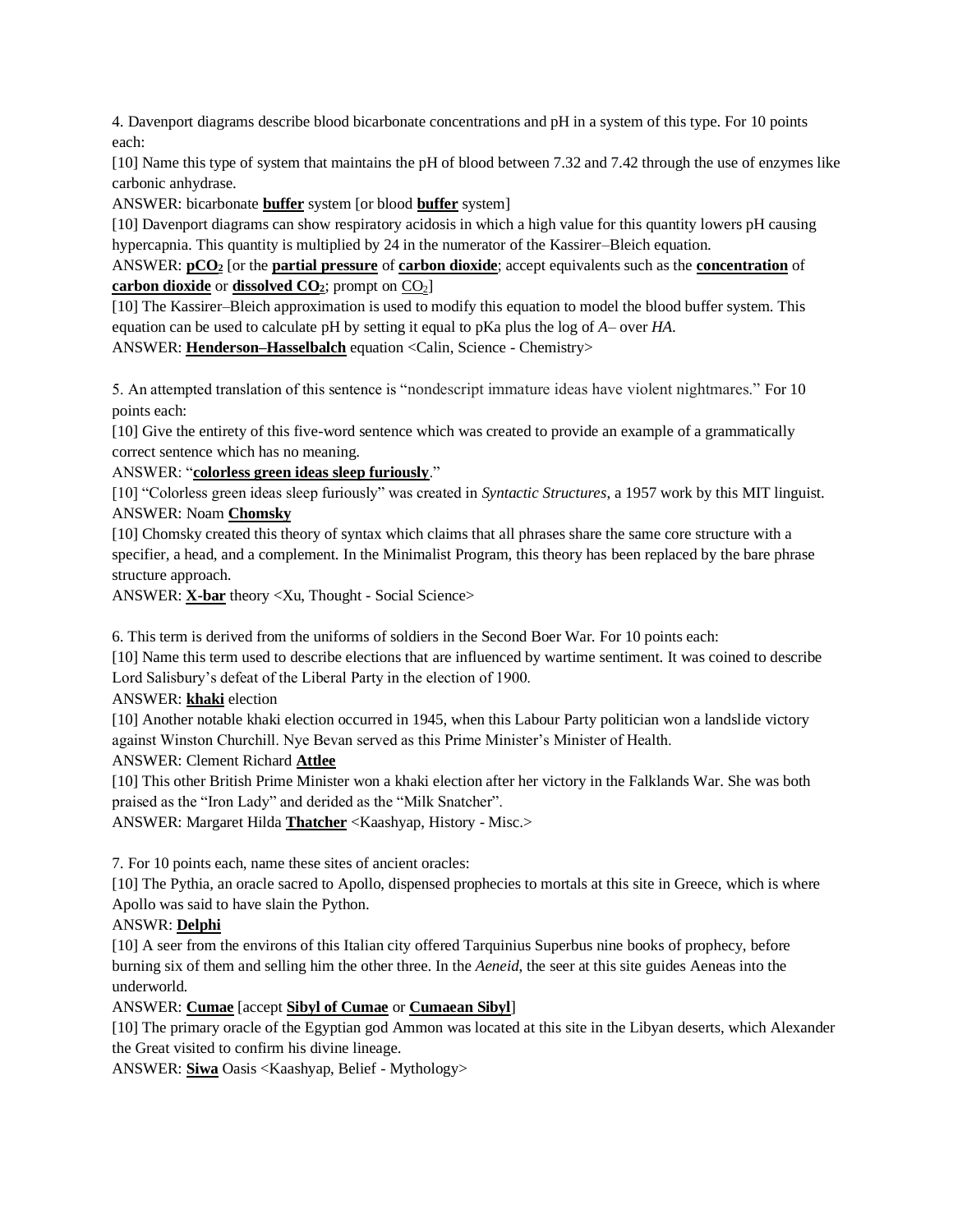8. For 10 points each, name these elements which have been used to define SI constants:

[10] Jules Violle ("zhool vee-OHL") proposed a definition of the candela equal to the amount of light emitted by the melting of one centimeter of this metal. This silvery precious metal used in catalytic converters has the symbol Pt. ANSWER: **platinum**

[10] The SI definition of the second is based on the ground-state hyperfine transition of this element's 133 isotope measured in so-called atomic fountains like NIST-F1.

ANSWER: **cesium** [or **Cs**; accept **cesium** fountain clocks]

[10] Before 2019, the kilogram was defined based on the "International Prototype Kilogram," which was simply a chunk of an alloy of platinum and this other element.

ANSWER: **iridium** [or **Ir**] <Paul, Science - Physics>

9. Caravaggio's *Boy Bitten by a Lizard* was likely borrowed from a drawing by this woman that depicts her infant brother crying after being bitten by a crab. For 10 points each:

[10] Name this long-lived female artist of the Italian Renaissance. The most famous work of this artist depicts her and her sisters playing a game of chess.

ANSWER: Sofonisba **Anguissola**

[10] Towards the end of her life, Anguissola was visited by this artist, who painted a portrait of her at 92 years old. This Flemish artist was a court painter to Charles I, whom he painted a triple portrait of.

#### ANSWER: Anthony **van Dyck**

[10] Anguissola was briefly mentored by this other artist, whose own paintings include the ceiling of the Sistine Chapel.

ANSWER: **Michelangelo** [or Michelangelo di Lodovico **Buonarroti** Simoni] <Li, Fine Arts - Visual>

10. This man *translated* [emphasize] a poem which opens "the jewelled steps are already quite white with dew". For 10 points each:

[10] Name this modernist author of the collection *Cathay*, which includes a poem whose speaker promises "And I will come out to meet you/ As far as Cho-Fu-Sa".

#### ANSWER: Ezra **Pound**

[10] Pound loosely translated works by this Tang dynasty poet of "Jewel Stairs' Grievance" and "The River Merchant's Wife". This poet described a feeling of homesickness in his poem "Quiet Night Thought". ANSWER: **Li** Bai [or **Li** Bo; or **Li** Po; or **Taibai**]

[10] This other Tang dynasty poet wrote a poem that describes an empty mountain and sunlight shining on green moss titled *Deer Park*. Octavio Paz and Eliot Weinberger analyzed nineteen ways of translating [this poet]. ANSWER: **Wang** Wei

<Chen, Literature - World>

11. For 10 points each, answer the following about the ambrosia and nectar that is Malaysian food:

[10] Rice is cooked with pandan leaf and coconut milk in this unofficial national dish of Malaysia. The dish is also popular in Singapore and southern Thailand, where it may be served with anchovies, cucumber, and sambal. ANSWER: **Nasi lemak** [prompt on nasi or lemak]

[10] Asam laksa, not to be confused with the coconut-milk-based curry laksa, is a sour fish broth featuring this plant. This plant's fruit gives the reddish-brown color of Worcestershire sauce and many Indian chutneys.

## ANSWER: **tamarind**

[10] Malaysian skewers of grilled meat, called satays, are typically accompanied by a sauce of this ingredient. This legume's oil is commonly used in Southeast Asian cuisine as a whole, sometimes causing severe allergic reactions. ANSWER: **peanut**s <Lian, Misc. Academic>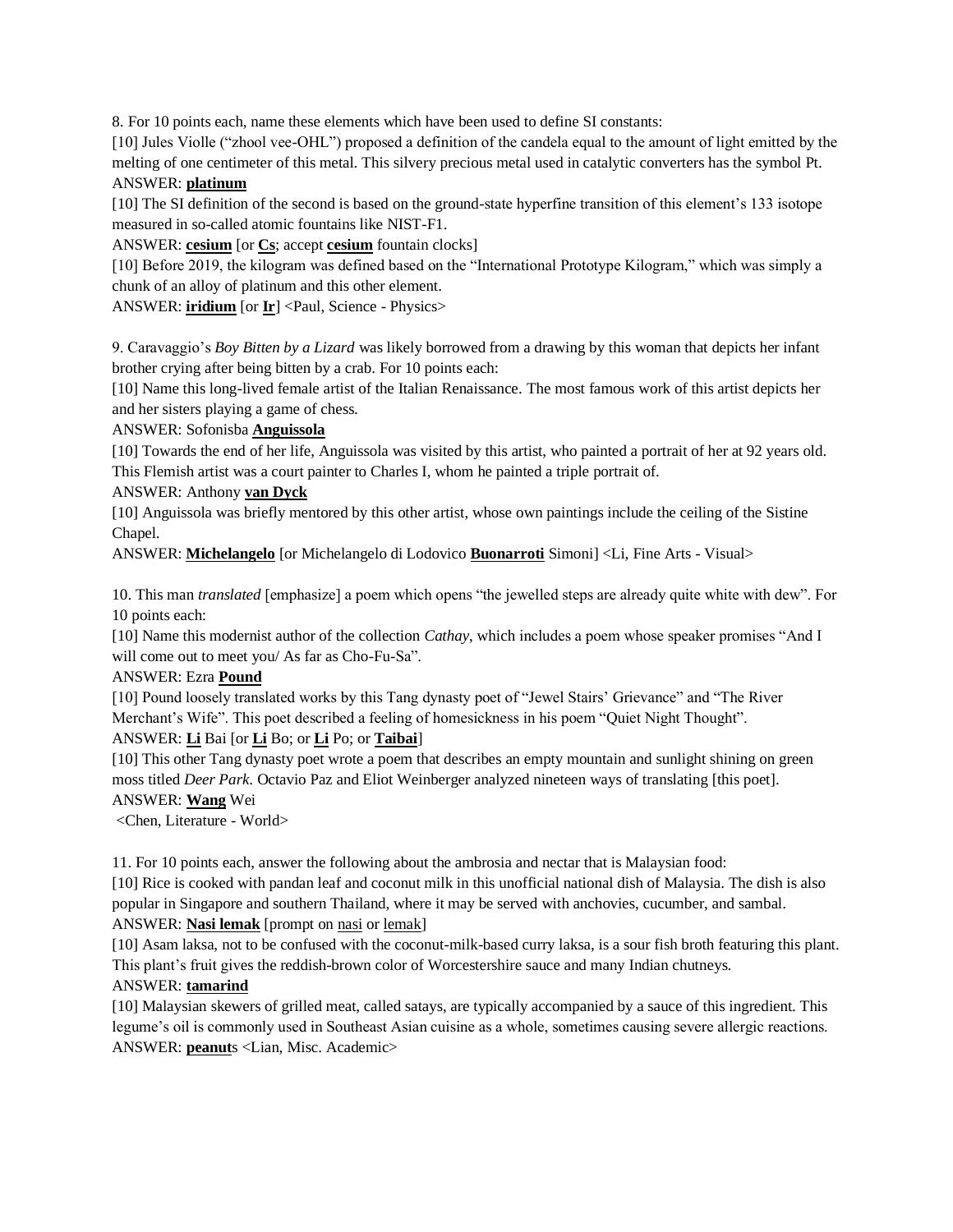12. The discovery of this man's notebook was said to have "caused as much stir in the mathematical world as the discovery of Beethoven's tenth symphony would cause in the musical world." For 10 points each:

[10] Name this man whose lost notebook introduced his famous mock theta functions. This Indian mathematician was mentored by G. H. Hardy despite having no formal training.

ANSWER: Srinivasa **Ramanujan** [accept **Ramanujan**'s lost notebook]

[10] The mock theta functions introduced in Ramanujan's notebook were actually complex analytic forms described by this word. Those forms were used in Wiles's proof of Fermat's last theorem by relating them to elliptic curves.

ANSWER: **modular** [accept mock **modular** forms or **modular** forms or **modularity** theorem]

[10] Ramanujan is more famous for noticing in a taxicab that the number 1729 was the smallest number expressible as the sum of two of these numbers in two distinct ways. The smallest case for Fermat's last theorem involves these numbers which are integers raised to the third power.

ANSWER: perfect **cubes** [or **cubic** numbers] <Calin, Science - Math>

13. According to legend, a leader of this group named Klaus Störtebeker had a ship with masts made from copper, silver, and gold. For 10 points each:

[10] Name this group of pirates who preyed on Baltic Sea merchants from their base in Visby

#### ANSWER: **Victual Brothers** [or **Vitalienbrüder**]

[10] Along with Margaret of Denmark, the Victual Brothers targeted this federation of merchant guilds that dominated trade in Northern Europe

ANSWER: **Hanseatic League** [accept **Hansa**]

[10] The capital of the Hanseatic League was this Imperial Free City in Schleswig-Holstein, which was nicknamed the League's "Queen"

ANSWER: **Lübeck** [or Hanseatic City of **Lübeck**; or Hansestadt **Lübeck**; or **Lübeek**; or **Lybæk**] <Kaashyap, History - European>

14. A recurring *ritornello* in this opera is generally considered to be one of the earliest examples of a leitmotif, as it represents "the power of music." For 10 points each:

[10] Identify this opera that begins with a trumpet toccata and uses different groups of instruments to represent the two worlds it is set in, though musicians were given significant license to improvise.

## ANSWER: *L'Orfeo*

[10] *L'Orfeo*, the oldest surviving opera commonly performed, was written by this 17th century Italian composer. ANSWER: Claudio **Monteverdi**

[10] Another operatic setting of the Orpheus myth, *Orfeo ed Euridice*, was written by this German composer. He championed the idea of the "reform opera," which sought to more closely integrate drama and music. ANSWER: Christoph Willibald **Gluck** <Prasad, Fine Arts - Other>

15. Upon being shown a map of his empire on his deathbed, this character asks "And shall I die, and this unconquered?" For 10 points each:

[10] Name this ruler who proclaims himself the "scourge of God" while burning the Quran in one play.

ANSWER: **Tamburlaine** the Great [do not prompt or accept Tamerlane or Timur the Lame]

[10] The author of *Tamburlaine the Great* also created this character, who tries to kill Ferneze in a cauldron trap but ends up falling in it himself. This character's daughter, Abigail, runs away to become a nun.

ANSWER: **Barabas** [prompt on the Jew of Malta]

[10] This Elizabethan playwright wrote about the merchant Barabas in his play *The Jew of Malta*. ANSWER: Christopher **Marlowe** <Chen and Xu, Literature - British>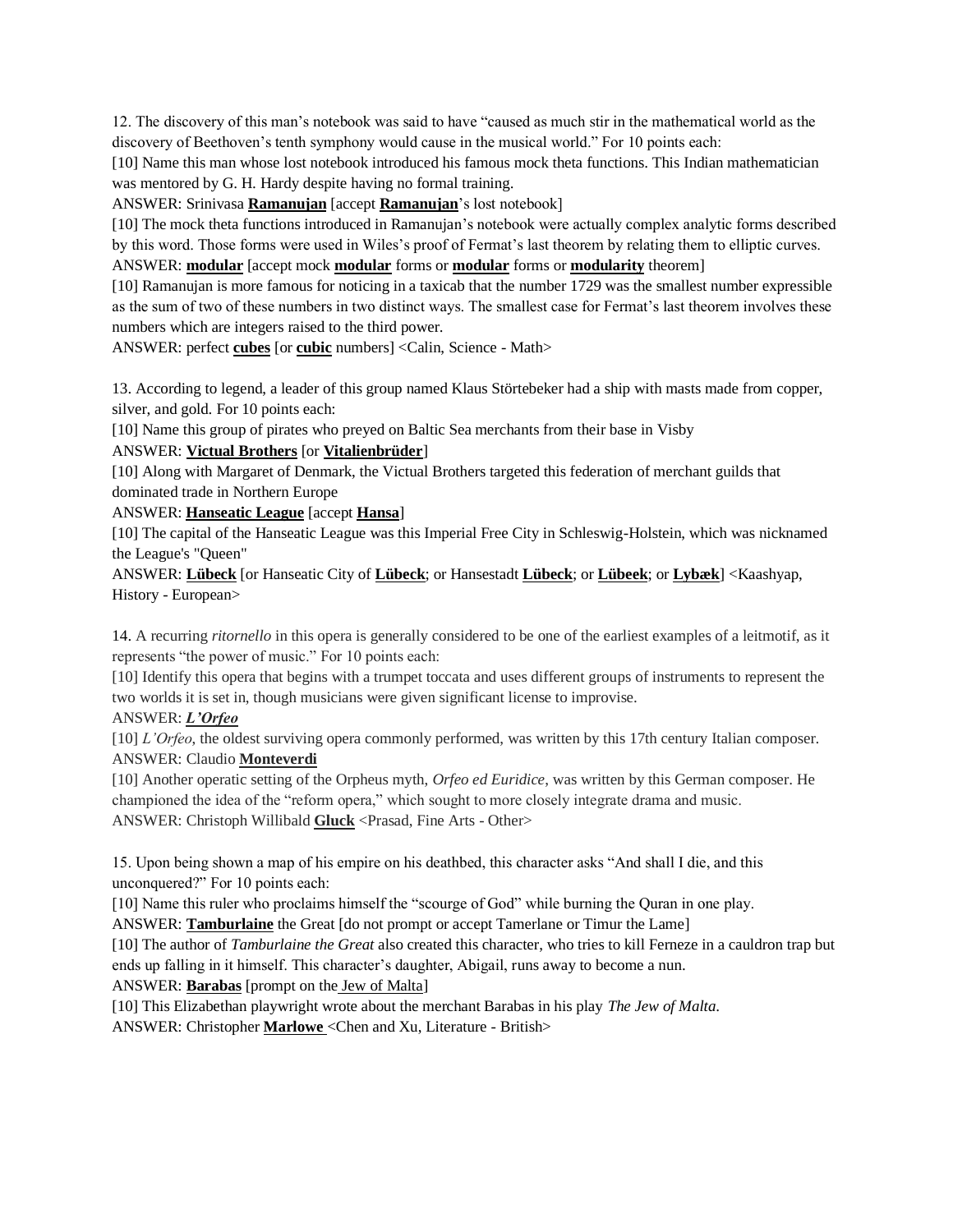16. Many methods for facilitating transcytosis across this structure block efflux pumps such as p-glycoprotein and target the transferrin receptor. For 10 points each:

[10] Name this structure composed of densely-packed tight junctions which can be bypassed using liposomes, PEGylated molecules or the formation of microbubbles using focused ultrasound.

#### ANSWER: **blood-brain barrier** [or **BBB**]

[10] One method for drug delivery to the brain involves using these structures conjugated to serum albumin to transport across the BBB. These structures have radii on the order of ten-to-the-negative-ninth meters.

#### ANSWER: **nanoparticles**

[10] Binding of OX26 and 8D3 examples of these proteins to transferrin receptors facilitates transcytosis across the blood-brain barrier, acting as a "trojan horse." These Y shaped proteins bind to antigens.

ANSWER: **antibodies** [or **antibody**] <Calin, Science - Biology>

17. The Bible describes these creatures as having many different faces, including lions and oxen. For 10 points each: [10] Name these winged, angelic attendants of God. Though they are often depicted as child-like, they are not to be confused with *putti*, which are winged babies traditionally depicted in art with a trumpet.

ANSWER: **cherub**im [or **cherub**s; do not accept "seraphim" or "thrones" or other angels]

[10] A number of cherubim guard the Tree of Life in this location, whose entrance was protected by an unnamed angel with a flaming sword after its two human inhabitants were expelled.

## ANSWER: Garden of **Eden**

[10] Two golden cherubim were placed on either end of this golden lid which was placed atop the Ark of the Covenant inside the Tabernacle.

ANSWER: the **mercy seat** [or ha-**kapporet**] <Kanigicherla, Belief - Religion>

18. This man was arrested after his lawyer wrote the Mattingly letter. For 10 points each:

[10] Name this Chicago gangster who ordered the St. Valentine's Day Massacre.

ANSWER: Alphonse Gabriel "Al" **Capone**

[10] Al Capone was arrested for tax evasion after being investigated by this head of the Untouchables. ANSWER: Eliot **Ness**

[10] Ness later served as Public Safety Director in this city, where he failed to apprehend a serial killer nicknamed the "Torso Murderer" and burned down the neighborhood of Kingsbury Run.

ANSWER: **Cleveland** <Lee, History - American>

19. While in one of these locations, a character tells his story of him cannibalizing his starved sons, Ugolino. For 10 points each:

[10] Name these locations. One of these locations named the Malebolge sees a group of people walk with their heads backward.

ANSWER: **Circles** of **Hell** [accept specific circles of hell such as **8th circle of hell**; prompt on Hell or Inferno] [10] The nine circles of Hell are featured in this Italian author's *Inferno,* found in his *Divine Comedy.*

ANSWER: **Dante Alighieri** [accept either underlined name]

[10] *Description acceptable:* Dante hears about the story of Ugolino and the cannibalism of his sons in the ninth circle, where traitors face this punishment. Dante sees Lucifer biting Judas and Brutus while facing this punishment. ANSWER: they are **trapped** in **ice** [accept equivalents which indicate being **surrounded by ice**; accept they are **trapped** in the **frozen river** Cocytus] <Chen, Literature - European>